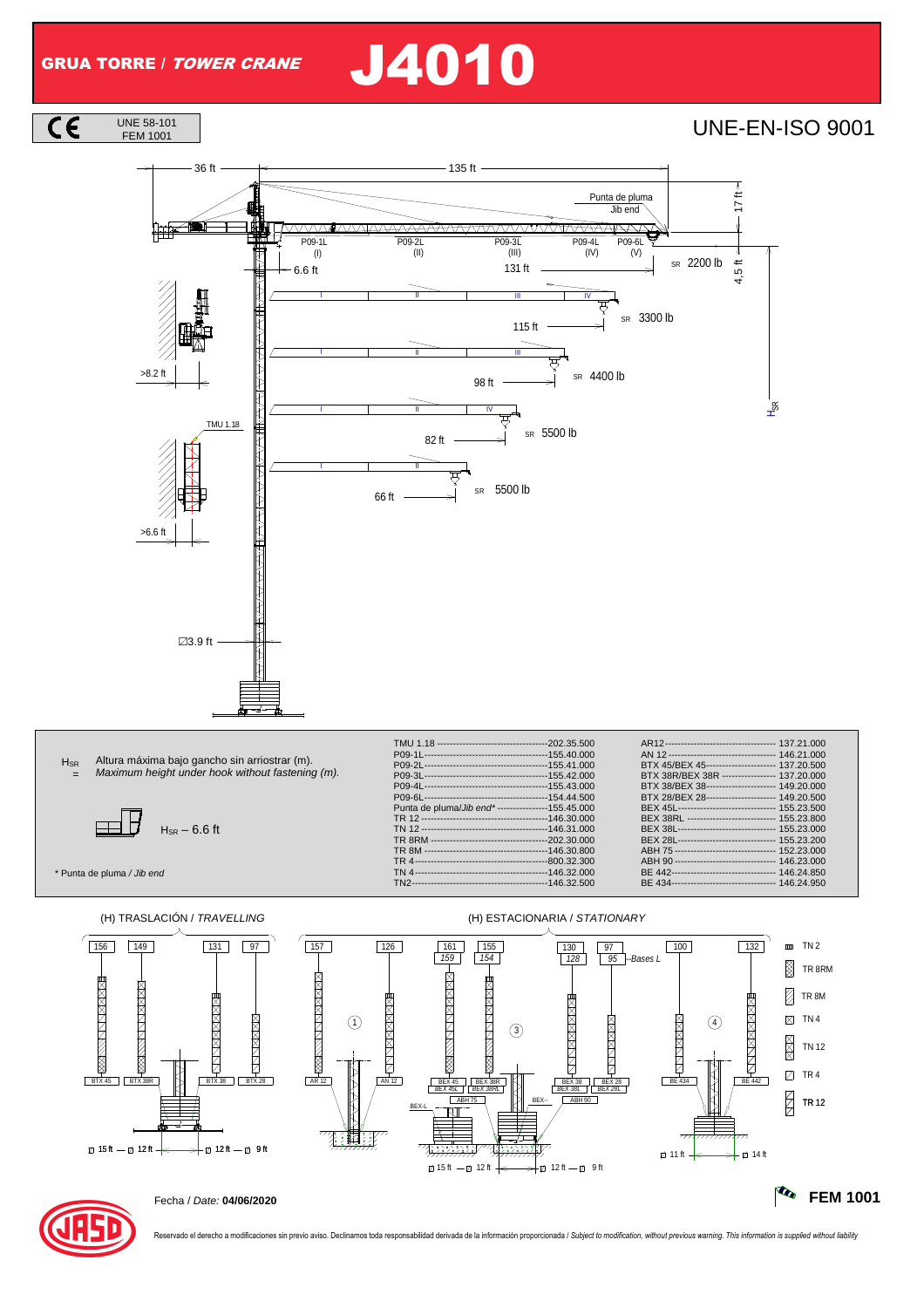| <b>CARGAS / LOADS</b> |                 |                                                 |                                           |      |      | <b>J4010</b> |  |  |  |  |
|-----------------------|-----------------|-------------------------------------------------|-------------------------------------------|------|------|--------------|--|--|--|--|
| صے                    | <b>SR1</b> (lb) | Cargas máximas / Maximum loads<br>SR1 - 4400 lb |                                           |      |      |              |  |  |  |  |
|                       | 4400 lb         |                                                 | Alcance del gancho [ft] / Hook reach [ft] |      |      |              |  |  |  |  |
| [ft]                  | @[ft]           | 66                                              | 82                                        | 98   | 115  | 131          |  |  |  |  |
| 131                   | 73              | 4400                                            | 3850                                      | 3100 | 2600 | 2200         |  |  |  |  |
| 115                   | 89              | 4400                                            | 4400                                      | 3950 | 3300 |              |  |  |  |  |
| 98                    | 98              | 4400                                            | 4400                                      | 4400 |      |              |  |  |  |  |
| 82                    | 82              | 4400                                            | 4400                                      |      |      |              |  |  |  |  |
| 66                    | 66              | 4400                                            |                                           |      |      |              |  |  |  |  |

## **CARGAS / LOADS** J4010

| ص کا | $SR2$ (lb) | Cargas máximas / Maximum loads<br>SR2 - 5500 lb |                                           |      |      |      |  |  |  |  |
|------|------------|-------------------------------------------------|-------------------------------------------|------|------|------|--|--|--|--|
|      | 5500 lb    |                                                 | Alcance del gancho [ft] / Hook reach [ft] |      |      |      |  |  |  |  |
| [ft] | @[ft]      | 66                                              | 82                                        | 98   | 115  | 131  |  |  |  |  |
| 131  | 60         | 4960                                            | 3850                                      | 3120 | 2600 | 2200 |  |  |  |  |
| 115  | 73         | 5500                                            | 4850                                      | 3950 | 3300 |      |  |  |  |  |
| 98   | 81         | 5500                                            | 5400                                      | 4400 |      |      |  |  |  |  |
| 82   | 82         | 5500                                            | 5500                                      |      |      |      |  |  |  |  |
| 66   | 66         | 5500                                            |                                           |      |      |      |  |  |  |  |

| <b>CARACTERISTICAS DE MECANISMOS / MECHANISMS FEATURES</b>   |                                        |                                      |                                                                                    |                  |                                            |                                      |                                    |                                               | <b>J4010</b> |
|--------------------------------------------------------------|----------------------------------------|--------------------------------------|------------------------------------------------------------------------------------|------------------|--------------------------------------------|--------------------------------------|------------------------------------|-----------------------------------------------|--------------|
| *opcional                                                    |                                        | ⊗                                    |                                                                                    |                  |                                            | حصاد<br>⇔                            | Æ                                  |                                               |              |
| *optional                                                    | EC1846<br>SR <sub>2</sub><br>13,2 kW   | EC1856<br>SR <sub>1</sub><br>13,2 kW | *EC2566VF<br>*EC2580VF<br>SR <sub>2</sub><br>SR <sub>1</sub><br>18,4 kW<br>18,4 kW |                  | 9/12/15ft<br>Ø<br><b>TG825VF</b><br>2x3 kW | <b>OG608VF</b><br>4 kW               | TC360 / *TC360VF<br>$1,9/1*1,8$ kW | TH1010<br>9,2 kW                              |              |
| $\mathsf{lb}$<br>b<br>ft/min                                 | 2870 5510 5510 2425<br>75<br>16<br>150 | 4410 4410<br>92<br>20<br>184         | 2870<br>5510<br>$0.210$ $0.105$                                                    | 2425<br>0.270    | 4410<br>0135                               | $082$ ft/min                         | 00.8<br>$r/m$ in<br>sl/min         | 98/196 ft/min<br>$*098$<br>$*98196$<br>ft/min |              |
| $H \leq$<br><b>SR</b><br><b>SR</b><br>633 ft<br>620 ft<br>ΙH |                                        |                                      | $\frac{p}{2}$                                                                      | EC1846<br>EC1856 | $AMPERAGE = 40 A$                          |                                      |                                    |                                               |              |
| i                                                            | ⁄1⊵<br>۰H                              |                                      |                                                                                    |                  | 480V 60Hz                                  | <b>EC2566 VF</b><br><b>EC2580 VF</b> | $AMPERAGE = 45 A$                  |                                               |              |

| <b>LASTRES INFERIORES / LOWER BALLASTS</b> |         |      |    |    |     |      |      | J4010 |
|--------------------------------------------|---------|------|----|----|-----|------|------|-------|
| H(ft)                                      |         | 46   | 59 | 72 | 98  | 131  | 151  | 161   |
| <b>BEX 45 / BTX 45</b>                     |         |      | 6  |    | 8   | 10   | 12   | 14    |
| BEX45L                                     |         | 8    |    |    | 10  |      | 12   | 14    |
| <b>BEX 38R / BTX 38R</b>                   |         |      | 6  | 8  | 10  | 12   | 16   | ----  |
| <b>BEX 38 / BTX 38</b>                     | 9050 lb |      | 6  | 8  | 10  | 12   |      | ----  |
| <b>BEX 38RL</b>                            |         |      | 8  |    | 10  | 12   | 16   | ----  |
| <b>BEX 38L</b>                             |         |      | 8  |    | 10  | 12   | ---- |       |
| <b>BEX 28 / BTX 28</b><br><b>BEX 28L</b>   | 8200 lb | 8    |    | 10 | 12  | ---- |      |       |
| H(ft)                                      |         | 67   |    |    |     | 100  |      |       |
| <b>BE 434</b>                              | 9500 lb | 8    |    | 10 |     |      |      |       |
| H(ft)                                      |         | 90.5 |    |    | 105 |      | 132  |       |
| <b>BE 442</b>                              | 7600 lb | 12   |    |    | 16  |      | 20   |       |

H: Altura bajo gancho / *Height under hook*<br>Para alturas intermedias tomar el lastre correspondiente a la altura superior */ For intermediate heights take the ballast corresponding to the higher heigh*i



Fecha / Date: **04/06/2020 FEM 1001**

Reservado el derecho a modificaciones sin previo aviso. Declinamos toda responsabilidad derivada de la información proporcionada / Subject to modification, without previous warning. This information is supplied without lia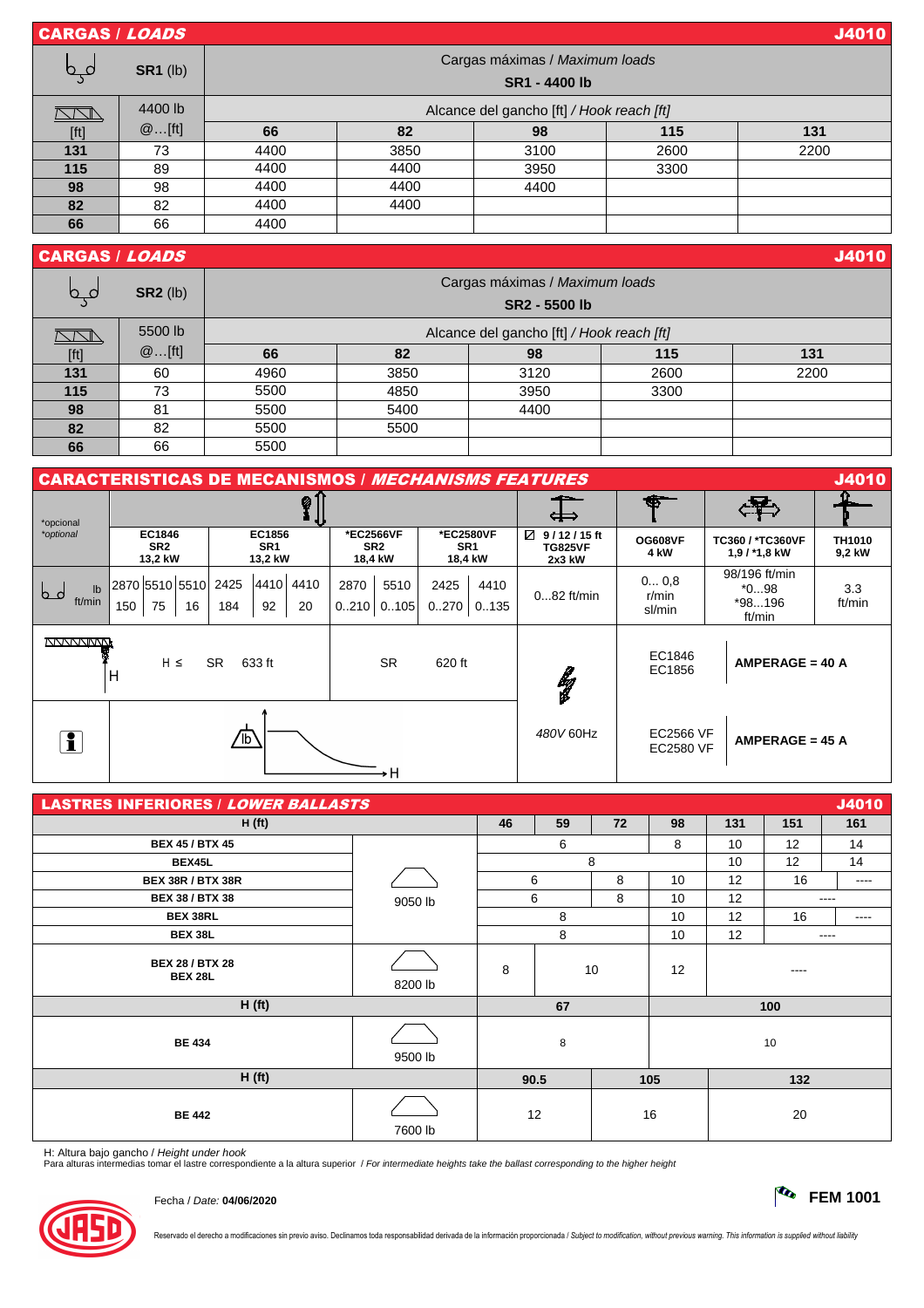| <b>LISTA DE EMBARQUE / PACKING LIST</b>                                                                                                        |                                                            |                                   |                                      |                                 |                                 | J4010                                          |
|------------------------------------------------------------------------------------------------------------------------------------------------|------------------------------------------------------------|-----------------------------------|--------------------------------------|---------------------------------|---------------------------------|------------------------------------------------|
| <b>DENOMINACIÓN / DENOMINATION</b>                                                                                                             |                                                            |                                   | $L$ [ft]                             | A [ft]                          | H [ft]                          | P/W<br>[lb]                                    |
| <b>TR 8RM - TR 8M</b><br>TR 12 - TN 12<br>Torre<br>TR <sub>4</sub><br>Tower<br>TN <sub>4</sub><br>TN <sub>2</sub>                              |                                                            |                                   | 26.5<br>39,4<br>13,0<br>13.4<br>7.5  | 3.9<br>3.9<br>3.8<br>3.9<br>3.9 | 3.9<br>3.9<br>3.8<br>3.9<br>3.9 | 5675-5545<br>6260-6130<br>2360<br>2325<br>1730 |
| Conjunto asiento pista, punta de torre, orientación y elevación<br>Slewing table assembly, tower head, slewing and hoisting mechanism          |                                                            |                                   | 22.9                                 | 5.4                             | 7.9                             | 7985                                           |
| P09 1L (I)<br>P09 2L (II)<br>Tramo de pluma<br>P09 3L (III)<br>Jib section<br>P09 4L (IV)<br>P09 6L (V)                                        | $\sqrt{N}$                                                 | <b>VAAAAA</b>                     | 33.2<br>33.2<br>33.3<br>17.3<br>17.2 | 3.3<br>2.8<br>2.8<br>2.8<br>2.8 | 3.8<br>3.6<br>3.6<br>3.6<br>3.4 | 1435<br>1210<br>1245<br>550<br>410             |
| Polipasto / Hook assembly                                                                                                                      |                                                            | $\frac{1}{\sqrt{4}}$<br><b>SR</b> | 2.5                                  | 0.5                             | 3.1                             | 300                                            |
| Carro / Trolley                                                                                                                                |                                                            | <b>SR</b>                         | 3.3                                  | 4.4                             | 2.4                             | 245                                            |
| Contrapluma con plataformas / Counterjib with platforms                                                                                        |                                                            | ᆖᅧ                                | 32.6                                 | 4.6                             | 1.3                             | 1795                                           |
| Plataforma y cabina / Platform and cabin                                                                                                       |                                                            |                                   | 12.1                                 | 5.3                             | 7.4                             | 1810                                           |
| Grande / Big<br>Contrapeso / Counterweight<br>Pequeño / Small                                                                                  |                                                            |                                   | 3.5<br>3.5                           | 1.6<br>1.6                      | 6.6<br>4.3                      | 5205<br>3305                                   |
|                                                                                                                                                | <b>BTX 28</b><br><b>BTX 38</b><br>BTX 38R<br><b>BTX 45</b> |                                   | 15.4<br>20.0<br>20.0<br>23.0         | 2.1<br>2.1<br>2.1<br>2.1        | 5.0<br>5.0<br>5.2<br>5.2        | 2965<br>3475<br>3950<br>4550                   |
| Base grúa Testero largo<br>Crane base Long carriage                                                                                            | BTX 28L<br>BTX 38L<br>BTX 38RL<br>BTX 45L                  |                                   | 21.2<br>17.9<br>17.9<br>13.2         | 1.8<br>1.8<br>1.8<br>1.8        | 3.2<br>3.2<br>2.9<br>2.9        | 2910<br>2555<br>1875<br>1455                   |
|                                                                                                                                                | <b>BEX 28</b><br><b>BEX 38</b><br>BEX 38R<br><b>BEX 45</b> |                                   | 13.6<br>18.2<br>18.2<br>21.5         | 1.0<br>1.0<br>1.0<br>1.0        | 4.2<br>4.2<br>4.6<br>4.6        | 2560<br>3065<br>3505<br>4105                   |
| Mecanismo traslación grúa / Crane travelling mechanism                                                                                         |                                                            | □                                 | 3.1                                  | 1.8                             | 2.2                             | 645                                            |
| ■ 9ft<br>Z 12 ft - Z 15 ft                                                                                                                     |                                                            |                                   | 9.8<br>13.1                          | 1.4<br>1.1                      | 4.3<br>4.3                      | 8155<br>9040                                   |
| Lastre / Ballast<br><b>BE 442</b><br><b>BE 434</b>                                                                                             |                                                            |                                   | 6.9<br>11.2                          | 1.1<br>1.1                      | 6.9<br>5.5                      | 7605<br>9480                                   |
| Torre de montaje / Jacking cage                                                                                                                | <b>TMU 1.18</b>                                            | 23.4                              | 5.8                                  | 5.6                             | 7055                            |                                                |
| Torre de montaje sin puerta, carro, plataforma carro y viga de apoyo<br>Jacking cage without door, trolley, trolley platform and beam assembly |                                                            | 23.4                              | 5.8                                  | 5.6                             | 5400                            |                                                |



Reservado el derecho a modificaciones sin previo aviso. Declinamos toda responsabilidad derivada de la información proporcionada / Subject to modification, without previous warning. This information is supplied without lia